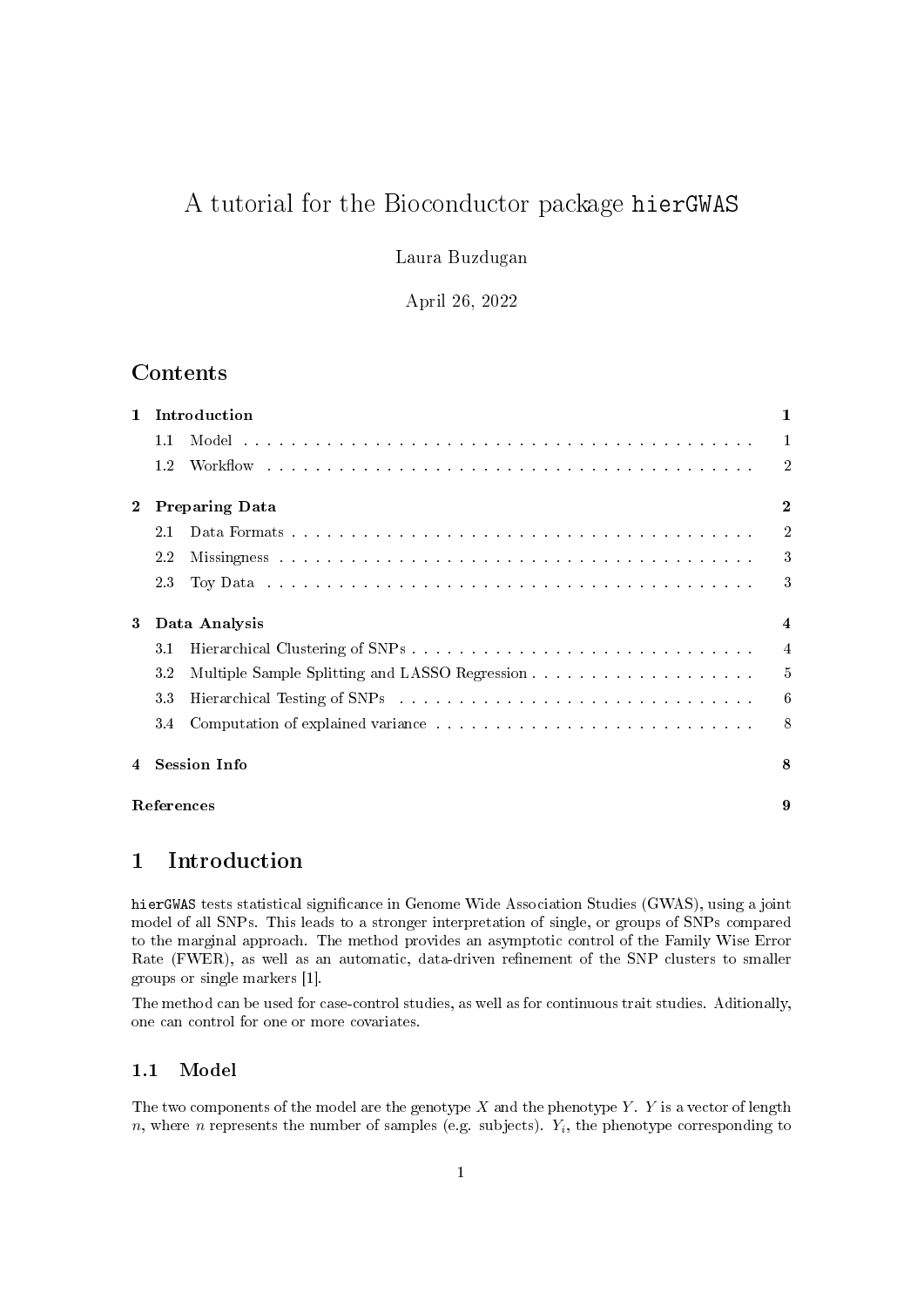person i, can encode either the disease status  $(0 \text{ or } 1)$ , or the continuous value of a trait. X is a matrix of size  $n \times p$ , where p is the number of SNPs to be analyzed.  $X_{i,j}$  encodes the number of minor alleles of the jth SNP for person  $i$ , thus it can take values  $0, 1, 2$ .

The genotype-phenotype relationship is expressed using a generalized linear model [2]. If the phenotype is continuous, this translates to a linear model:

$$
Y_i = \beta_0 + \sum_{j=1}^p \beta_j X_{i,j} + \epsilon_i \quad (i = 1, ..., n)
$$

where  $\epsilon_i, \ldots, \epsilon_n$  are independent and identically distributed error terms with expectation 0. If the phenotype is binary, representing case  $(=1)$  or control  $(=0)$  status, we use a logistic regression model:

$$
\pi_i = P(Y_i = 1 | X_i, \beta) = \frac{exp(\eta_i)}{1 + exp(\eta_i)} \quad (i = 1, ..., n)
$$

$$
\ln \frac{\pi_i}{1 - \pi_i} = \eta_i = \beta_0 + \sum_{j=1}^p \beta_j X_{i,j}
$$

where  $\pi$  represents the probability of a subject having case status, given its SNPs  $X_i$ .

In both models  $\beta_0$  represents the intercept and  $\beta_i$  are the (logistic) regression coefficients which quantify the association between the response and SNP j.

Our goal is to assess the statistical signicance of single SNPs, or groups of correlated SNPs, with respect to the phenotype. This has to be made precise: we aim for p-values, adjusted for multiple testing, when testing the hypotheses: for single SNP  $j$ 

$$
H_{0,j}: \ \beta_j = 0 \text{ versus } H_{A,j}: \ \beta_j \neq 0,
$$
\n
$$
(1)
$$

or for a group  $G \subseteq \{1, \ldots, p\}$  of SNPs

$$
H_{0,G}: \beta_j = 0 \text{ for all } j \in G
$$
  
versus  $H_{A,G}: \text{ at least for one } j \in G \text{ we have that } \beta_j \neq 0.$  (2)

The obtained p-values are with respect to a regression model and hence, they share the interpretation with the regression parameters described above.

#### 1.2 Workflow

The entire procedure for hierarchical inference is schematically summarized in Figure 1. Preprocessing refers to the steps taken to clean the data, by removing SNPs, samples. This should be performed before starting the analysis. The three stages of the procedure are described in detail in sections 3.1, 3.2 and 3.3.

### 2 Preparing Data

### 2.1 Data Formats

The two required variables in order to perform the analysis are the phenotype and genotype data. The genotype data, x, should be a matrix of size n x p, where n represents the number of samples (subjects), and p the number of SNPs. The SNPs must be coded numerically (0,1,2 copies of a specific allele). The phenotype data, y should be a vector of length n, and it should have either binary (0,1), or continuous valued elements.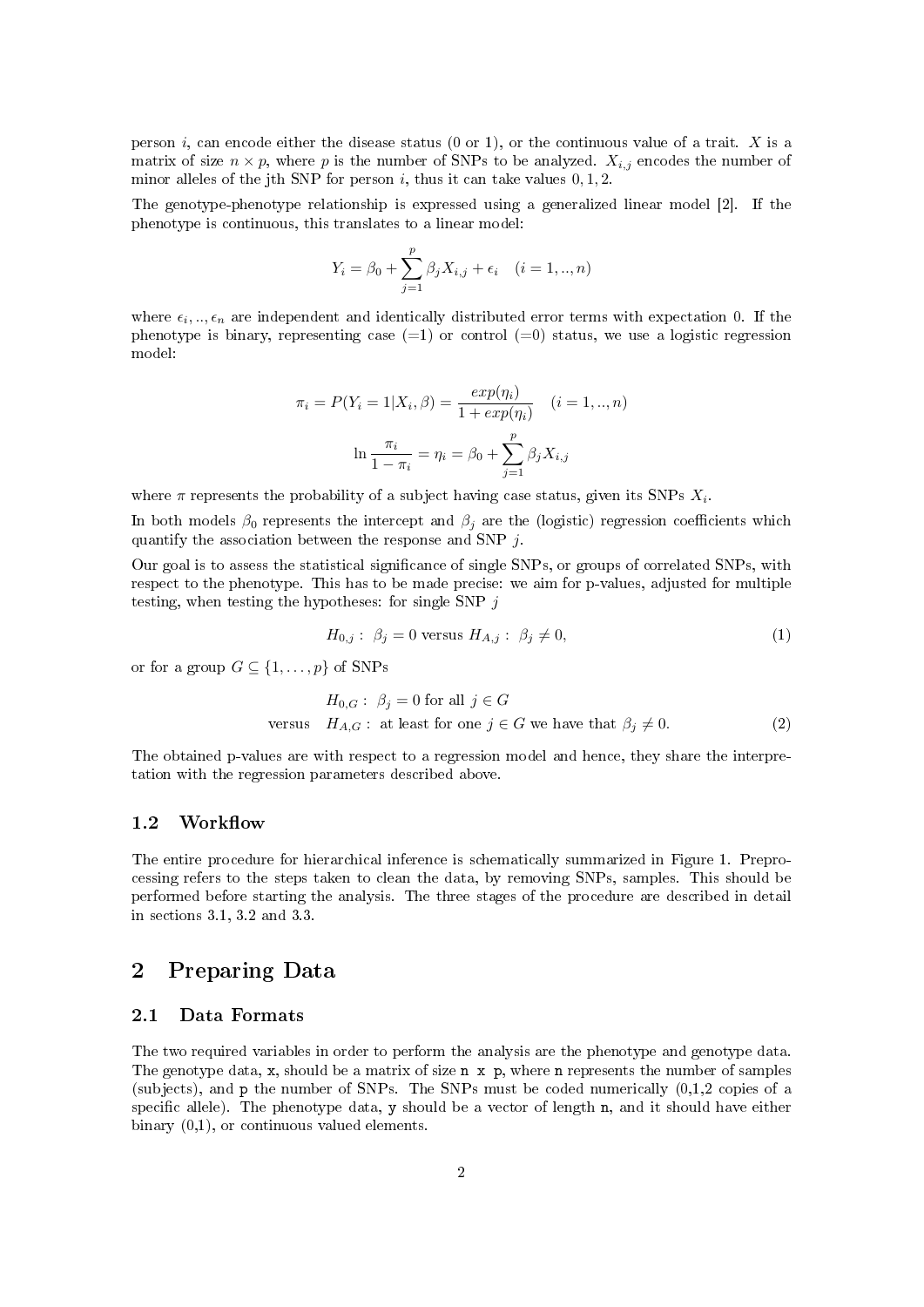

Figure 1: Flowchart of the method.

If one is working with PLINK, these two data structures can easily be created in R after the PLINK data file is read.

There are two optional input variables. SNP\_index, a vector of length p, assigns a label to each SNP. These could represent chromosomes, or some other grouping of the SNPs. covar, either of vector of length n, or a matrix of size n x c, stores the covariates one wishes to control for.

#### 2.2 Missingness

In general, even after preprocessing, SNP data contains missing values. While this is not an issue in a marginal analysis, where missing data are omitted, multivariate methods such as lm, glm, do not allow for data with missingness.

Thus, one must impute these missing values before starting the analysis. There are several different methods to do this, either in R, after the data is imported, or before. If done inside R, one can choose from packages such as mice, mi or missforest, which perform multiple imputation.

If one wishes to use methods tailored for GWAS data, software such as SHAPEIT [3] can be employed. Although the goal of SHAPEIT is to impute additional SNPs that were not genotyped, it will also impute the missing values for the genotyped SNPs. This is done in the process of phasing the chromosomes, when missing values are already imputed.

#### 2.3 Toy Data

Given the usual size of GWAS data, performing the analysis on a real dataset with  $> 10^5$  SNPs is computationally expensive. For this reason, in order to illustrate the method, we generated a small toy dataset using PLINK.

The data contains  $n = 500$  samples (250 cases, 250 controls) and  $p = 1000$  SNPs. Out of these 1000 SNPs, 990 have no association with the phenotype, while the remaining 10 have a population odds ratio of 2. The SNPs were binned into different allele frequency ranges, to create a more realistic example.

The SNPs are separated into two chromosomes: the first half of the SNPs are from chromosome 1, while the second half from chromosome 2. Finally, there are two control variables: sex (0 for males, 1 for females) and age (between 18 and 65).

The data structure, entitled simGWAS, has the following components:

- SNP.1: The first SNP, of dimension  $500 \times 1$ . Each row represents a subject.
- ...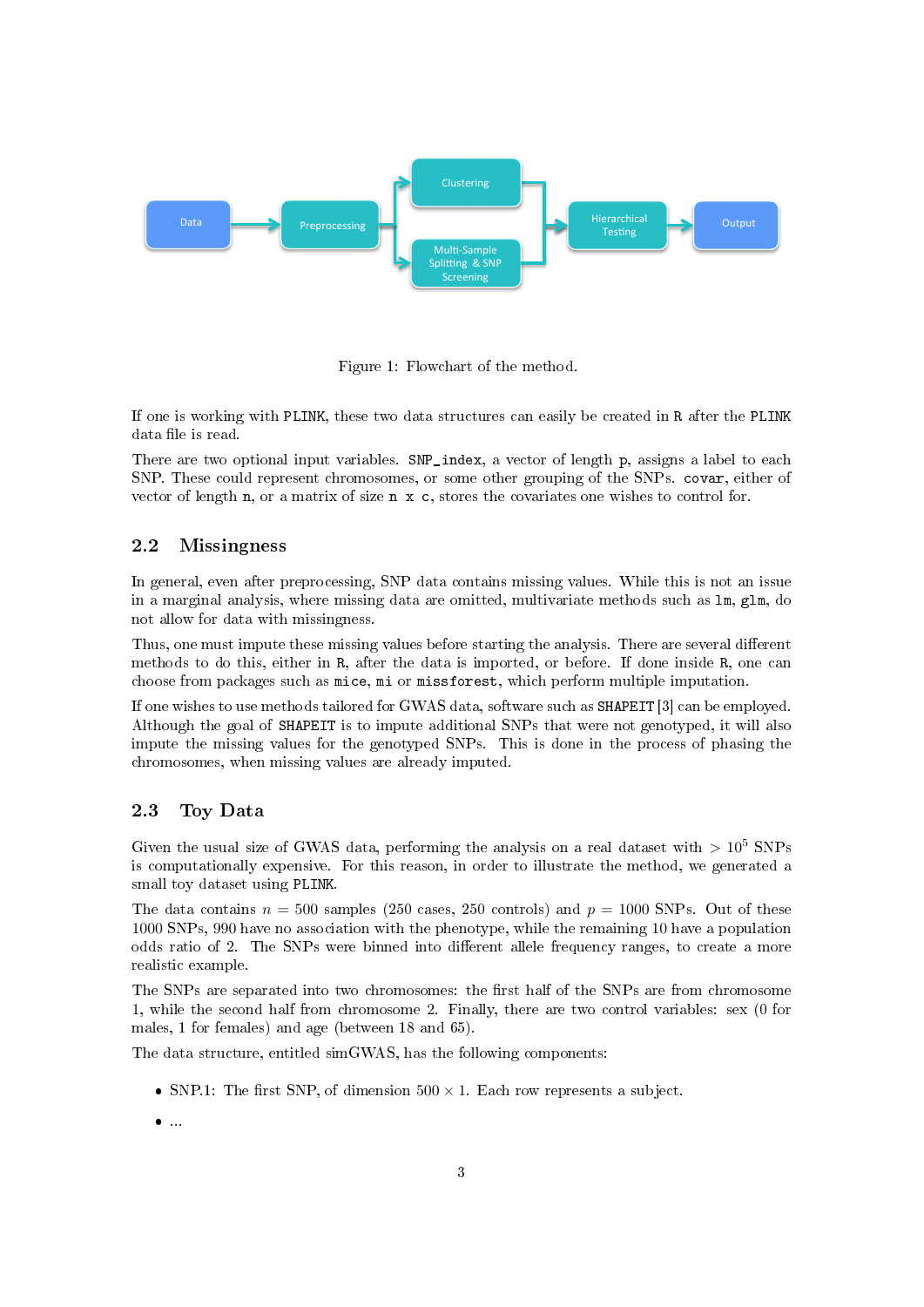- SNP.1000: The last SNP, of dimension  $500 \times 1$ . Each row represents a subject.
- y: The response vector. It can be continuous or discrete.
- $\bullet$  sex: The first covariate, represeting the sex of the subjects: 0 for men and 1 for women.
- age: The second covariate, represeting the age of the subjects.

### 3 Data Analysis

The hierGWAS R-package contains the following functions:

| Function       | Description                                                 |
|----------------|-------------------------------------------------------------|
| cluster.snp    | clusters the SNP hierarchically                             |
| multisplit     | performs the multiple sample splitting and LASSO regression |
| test.hierarchy | hierarchically tests the SNPs                               |
| compute.r2     | computes the $r^2$ for a group of SNPs                      |

The first three functions perform the clustering, regression and testing. The outputs of cluster.snp and multisplit are required as inputs for test.hierarchy, so these two functions need to be executed before the third one. On the other hand, cluster.snp and multisplit are independent, so they can be run in any order. In order to speed up the computations, one should consider running them in parallel if the resoures allow it. The last function, compute.r2, allows the user to calculate the variance explained by any group of SNPs of arbitrary size.

```
> library(hierGWAS)
> data(simGWAS)
> sim.geno <- data.matrix(simGWAS[,1:1000])
> sim.pheno <- simGWAS$y
> sim.covar <- cbind(simGWAS$sex,simGWAS$age)
```
In the following we will describe each of the four functions, and show how they should be used.

### 3.1 Hierarchical Clustering of SNPs

The first step is to hierarchically cluster the SNPs. cluster.snp uses the hclust function from R, but provides a different distance measure. Hierarchical clustering is a computationally intensive procedure, and for large datasets it becomes unfeasible. For this reason, one can divide the SNPs into non-overlapping sets, and cluster each set separately. One natural division is the grouping of SNPs into distinct chromosomes, but the user is free to define alternative divisions.

In the case of our toy data, the SNPs belong to either chromosome 1 or 2, so we cluster them into two distinct hierarchies, by specifying the indices of the SNPs which come from either chromosome 1 or 2. Note that in this case, due to the small size of the data, it would be equally feasible to cluster all the SNPs into a single tree.

```
> # cluster SNPs in chromosome 1
> SNPindex.chrom1 <- seq(1,500)> dendr.chrom1 <- cluster.snp(sim.geno,SNP_index = SNPindex.chrom1)
> # cluster SNPs in chromosome 2
> SNPindex.chrom2 <- seq(501,1000)
> dendr.chrom2 <- cluster.snp(sim.geno,SNP_index = SNPindex.chrom2)
```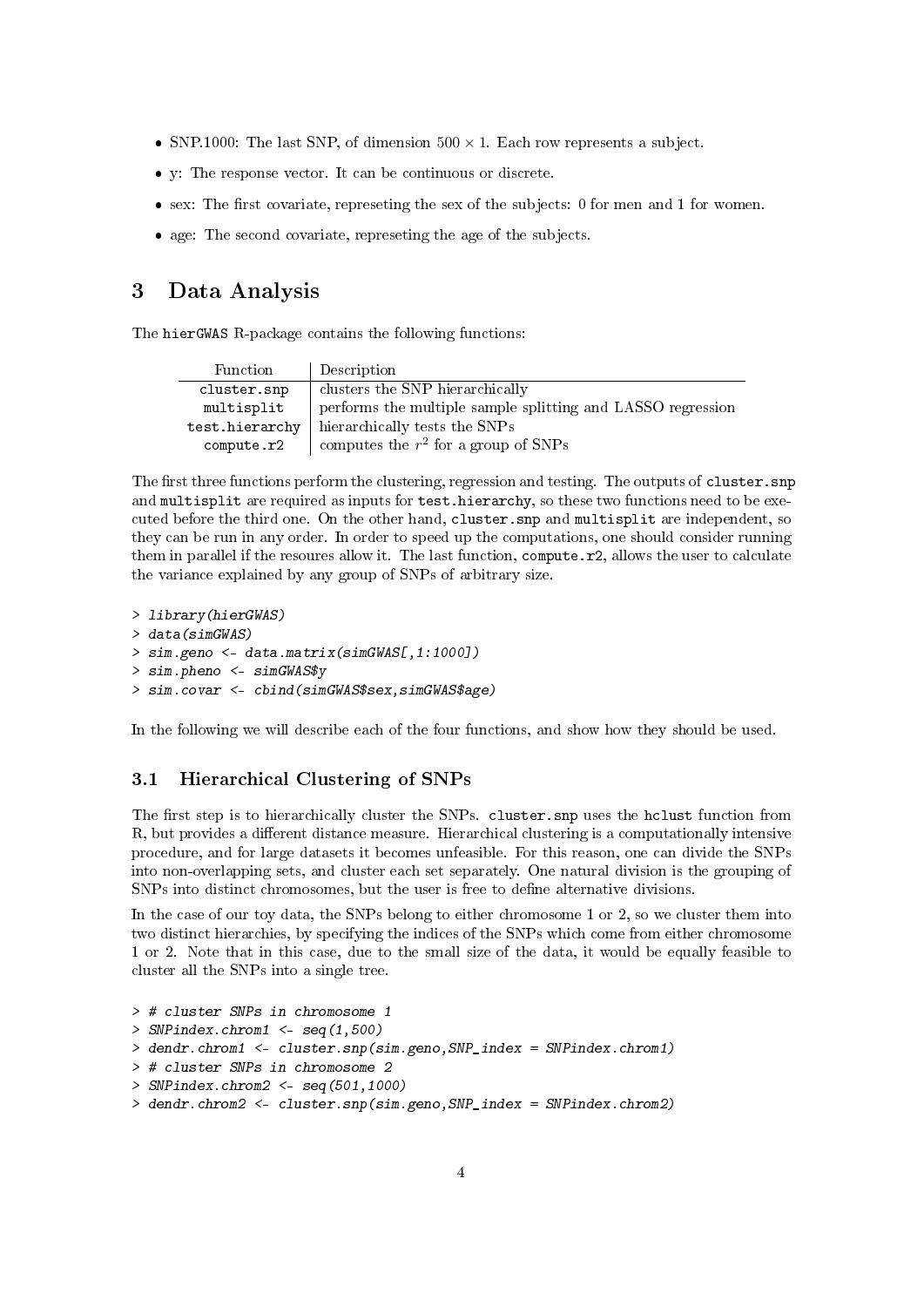The inputs for cluster. snp are x, the genotype matrix, respectively SNPindex. chrom1 and SNPindex.chrom2, the indices of SNPs in chromosomes 1 and 2. x was used to compute the dissimilarity measure between the SNPs.

The default dissimilarity measure between two SNPs is 1 - LD (Linkage Disequilibrium), where LD is defined as the square of the Pearson correlation coefficient. If the user wishes to use a different dissimilarity measure, this will then be the sole input to cluster.snp. For example, if we were to use a different measure, the input would have been only the dissimilarity matrix. Thus, for our toy data, we would have had to provide either two  $500 \times 500$  matrices, one per chromosome, and execute the function separately for each chromosome, or give one  $1000 \times 1000$  dissimilarity matrix for the entire dataset.

Finally, the default agglomeration method is average linkage, however the user can choose between multiple methods implemented by hclust.

For large datasets, one can speed up the analysis by running the clustering of separate chromosomes in parallel. This can be done using the parallel R package.

#### 3.2 Multiple Sample Splitting and LASSO Regression

The second step, which can be run independently from the first one, is to do repeated LASSO regressions on random sample splits. This part of the analysis is implemented in the multisplit function. This function takes as input the genotype and phenotype data, as well as one or more covariates.

The procedure is as follows:

- 1. Randomly split the sample into two equal parts:  $I_1$  and  $I_2$
- 2. Do LASSO selection on the data from  $I_1$ . Save the  $n/6$  selected SNPs.
- 3. Repeat steps 1-2  $B$  times. The default value for  $B$  is 50, but a different number of random splits can be specified.

The output of this function is a list with two components:

- out.sample: a matrix of size  $B \times [n/2]$  containing the second subsample  $(I_2)$  for each split.
- sel.coeff: a matrix of size  $B \times [n/6]$  containing the selected variables in each split.

For our example, the code is the following:

```
> res.multisplit <- multisplit(sim.geno,sim.pheno,covar = sim.covar)
> # the matrix of selected coefficients for each sample split
> show(res.multisplit$sel.coeff[1:10,1:10])
```

|                      | $[\, ,1]$ | $[ \cdot , 2]$ | [,3] | $[0, 4]$ $[0, 5]$ $[0, 6]$ $[0, 7]$ |     |     |     |     |     | $[,8]$ $[,9]$ $[,10]$ |
|----------------------|-----------|----------------|------|-------------------------------------|-----|-----|-----|-----|-----|-----------------------|
| $\left[1, \right]$   | 989       | 995            | 991  | 894                                 | 911 | 992 | 998 | 597 | 990 | 997                   |
| $\left[2, \right]$   | 989       | 990            | 991  | 995                                 | 218 | 129 | 433 | 665 | 996 | 576                   |
| $\left[3, \right]$   | 995       | 990            | 991  | 989                                 | 354 | 992 | 996 | 539 | 846 | 956                   |
| [4,]                 | 995       | 990            | 992  | 989                                 | 996 | 218 | 991 | 472 | 499 | 997                   |
| $\left[5, \right]$   | 991       | 995            | 997  | 831                                 | 992 | 989 | 996 | 178 | 149 | 730                   |
| [6, 1]               | 991       | 995            | 989  | 990                                 | 665 | 992 | 801 | 997 | 996 | 594                   |
| $\left[7, 1\right]$  | 991       | 990            | 996  | 992                                 | 995 | 304 | 989 | 998 | 692 | 188                   |
| [8,]                 | 995       | 989            | 990  | 991                                 | 415 | 996 | 997 | 597 | 218 | 655                   |
| [9.1]                | 995       | 992            | 990  | 991                                 | 997 | 673 | 703 | 998 | 490 | 730                   |
| $\lceil 10.1 \rceil$ | 991       | 990            | 989  | 995                                 | 992 | 593 | 719 | 996 | 638 | 471                   |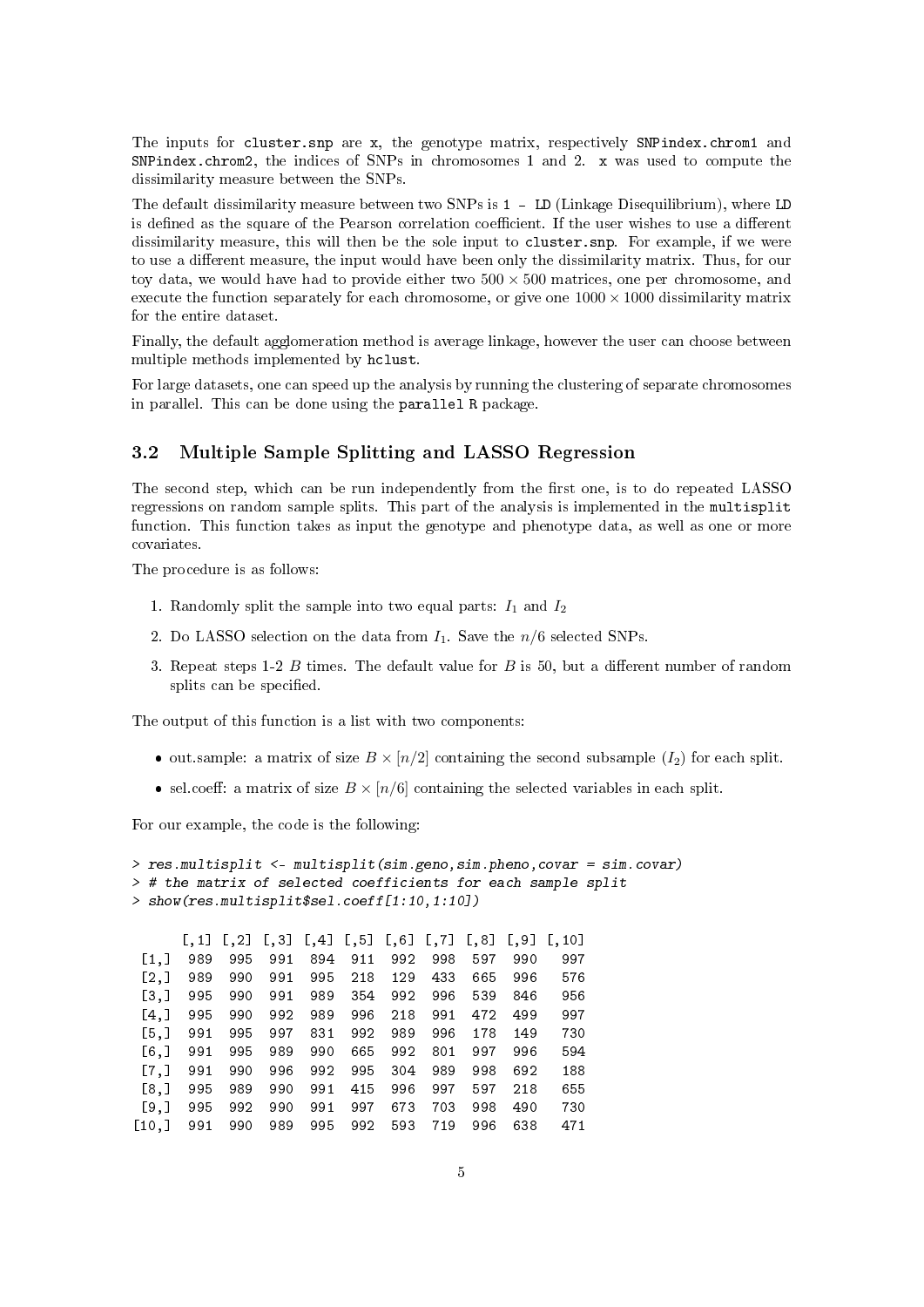| $\lfloor .1 \rfloor$ |   |    | $\left[1, 4\right]$ |               |    |                         | [,8]          | [0, 9] | [0, 10] |
|----------------------|---|----|---------------------|---------------|----|-------------------------|---------------|--------|---------|
| 1                    | 2 |    | 8                   | 11            | 12 | 14                      | 15            | 20     | 21      |
| 1                    |   | 9  | 11                  | 15            | 16 | 18                      | 22            | 23     | 24      |
| $\mathbf{1}$         | 4 | 10 | 14                  | 16            | 17 | 18                      | 22            | 23     | 24      |
| 2                    | 4 | 5  | 6                   | 7             | 9  | 11                      | 12            | 13     | 14      |
| 1                    | 3 | 5  | 6                   | 7             | 11 | 12                      | 15            | 18     | 20      |
| 1                    | 4 | 5  | 6                   | 7             | 8  | 9                       | 10            | 12     | 14      |
| 2                    | 6 | 9  | 11                  | 12            | 15 | 20                      | 21            | 22     | 23      |
| 2                    | 3 | 6  | 7                   | 8             | 9  | 13                      | 14            | 16     | 17      |
| 2                    | 5 | 6  |                     | 9             | 10 | 12                      | 13            | 14     | 16      |
| 3                    | 4 | 5  |                     | 8             | 12 | 14                      | 15            | 18     | 22      |
|                      |   |    |                     | $[,2]$ $[,3]$ |    | $\left[ \, , 5 \right]$ | $[,6]$ $[,7]$ |        |         |

> # the samples which will be used for testing > show(res.multisplit\$out.sample[1:10,1:10])

# 3.3 Hierarchical Testing of SNPs

The last step of the procedure is the hierarchical testing of SNPs. We describe the steps for the toy data:

- 1. Test the global hypothesis  $H_{0,G_{\text{global}}}$  where  $G_{\text{global}} = \{1,\ldots,p\}$ : that is, we test whether all SNPs have corresponding (generalized) regression coefficients equal to zero or alternatively, whether there is at least one SNP which has a non-zero regression coefficient. If we can reject this global hypothesis, we go to the next step.
- 2. Test the hypotheses  $H_{0,G_1}, \ldots, H_{0,G_2}$  where  $G_k$  contains all the SNPs from chromosome k. For those chromosomes  $k$  where  $H_{0,G_k}$  can be rejected, we go to the next step.
- 3. Test hierarchically the groups  $G$  which correspond to chromosomes  $k$  where  $H_{0, G_{k}}$  is rejected: first consider the largest groups and then proceed hierarchically (down the cluster tree) to smaller groups until a hypothesis  $H_{0,G}$  can not be rejected anymore or the level of single SNPs is reached.
- 4. The output is a collection of groups  $G_{final,1}, \ldots, G_{final,m}$  where  $H_{0,G_{final,k}}$  is rejected  $(k =$  $1, \ldots, m$ ) and all subgroups of  $G_{\text{final},k}$   $(k = 1, \ldots, m)$  downwards in the cluster tree are not significant anymore.

With this procedure, one needs to do the hypothesis tests in such a hierarchical procedure at certain levels to guarantee that the familywise error, i.e., the probability for at least one false rejection of the hypotheses among the multiple tests, is smaller or equal to  $\alpha$  for some pre-spcified  $0 < \alpha < 1$ , e.g.,  $\alpha = 0.05$ .

For our dataset, the test.hierarchy function takes as input the following variables:

- x: the genotype matrix
- y: the phenotype vector
- dendr: the hierarchical tree (of one of the chromosomes)
- res.multisplit: the output of the LASSO regression
- SNP\_index: the indices of SNPs (in one of the chromosomes)
- $\bullet$  global.test: specifies wether the global null hypothesis should be tested
- verbose: reports information on progress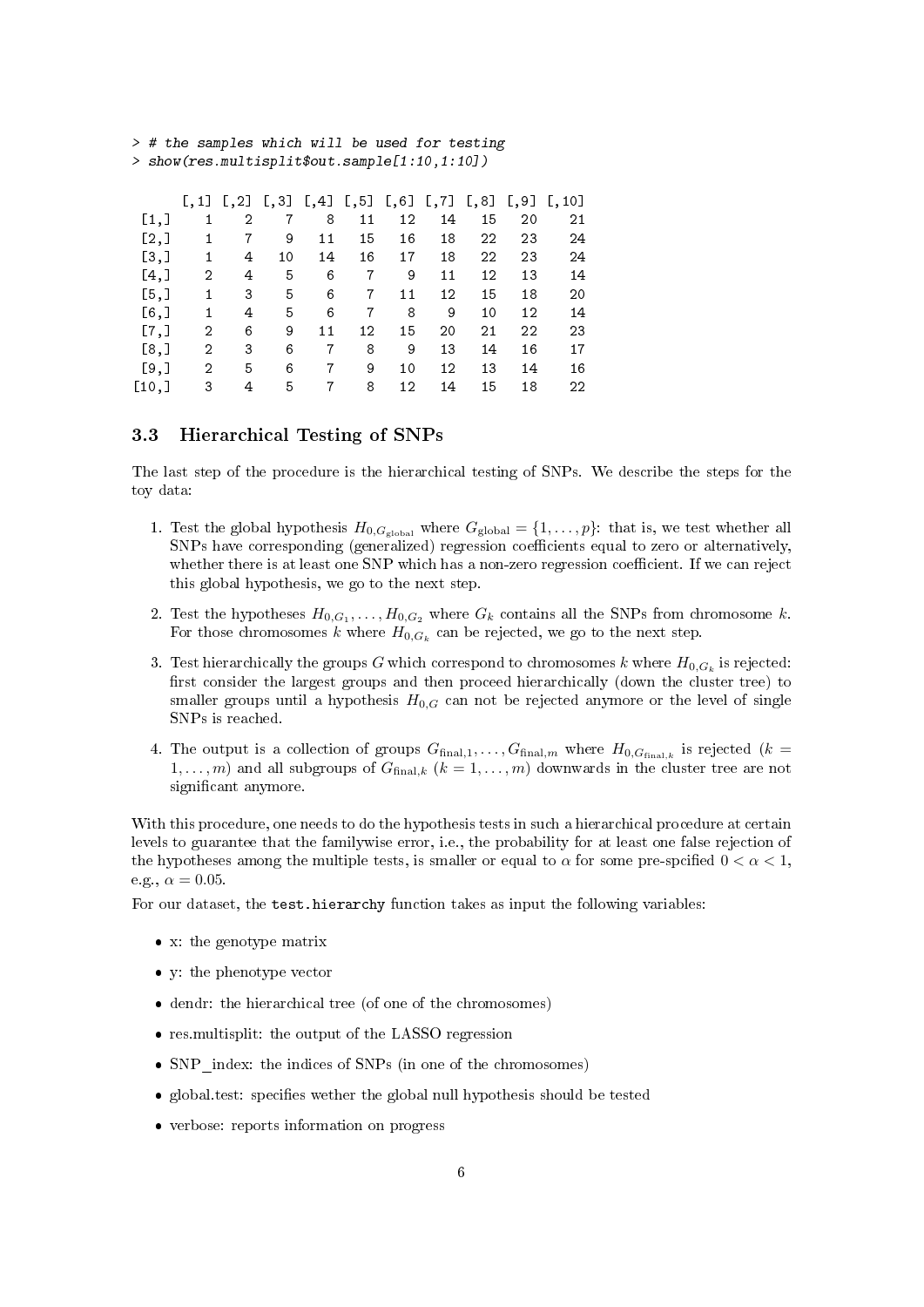We then run the function for both chromosomes 1 and 2.

```
> result.chrom1 <- test.hierarchy(sim.geno, sim.pheno, dendr.chrom1, res.multisplit,
+ covar = sim.covar, SNP_index = SNPindex.chrom1)
> result.chrom2 <- test.hierarchy(sim.geno, sim.pheno, dendr.chrom1, res.multisplit,
+ covar = sim.covar, SNP_index = SNPindex.chrom2,
+ global.test = FALSE, verbose = FALSE)
> show(result.chrom2)
[[1]]
[[1]]$label
[1] 562 675 998 803 744 798
[[1]]$pval
[1] 0.042411
[[2]]
[[2]]$label
[1] 992
[2]]$pval[1] 0.001535592
[[3]]
[[3]]$label
[1] 991
[[3]]$pval
[1] 0.01363876
[[4]]
[[4]]$label
[1] 997
[1] $pval[1] 0.0118876
```
The ouptput of test.hierarchy is a list containing groups or individually signicant SNPs, as well as their p-values.

Based on the indices of the signicant SNPs, one can go back to the original data and retrieve the SNP rsIDs.

Due to the fact that the procedure begins with testing the globall null  $H_{0,G_{\text{global}}}$ , if we subdivide the SNPs into chromosomes or other groups, we will end up testing the global null for each division. In order to save time, once the global null has been rejected (e.g. for chromosome 1), when testing chromosome 2, the test.global parameter should be set to FALSE, to avoid retesting the null.

The final parameter of the function, verbose, offers the user updates about the progress of the algorithm. By default this parameter is set to TRUE, but the messages can be suppressed by setting it to FALSE.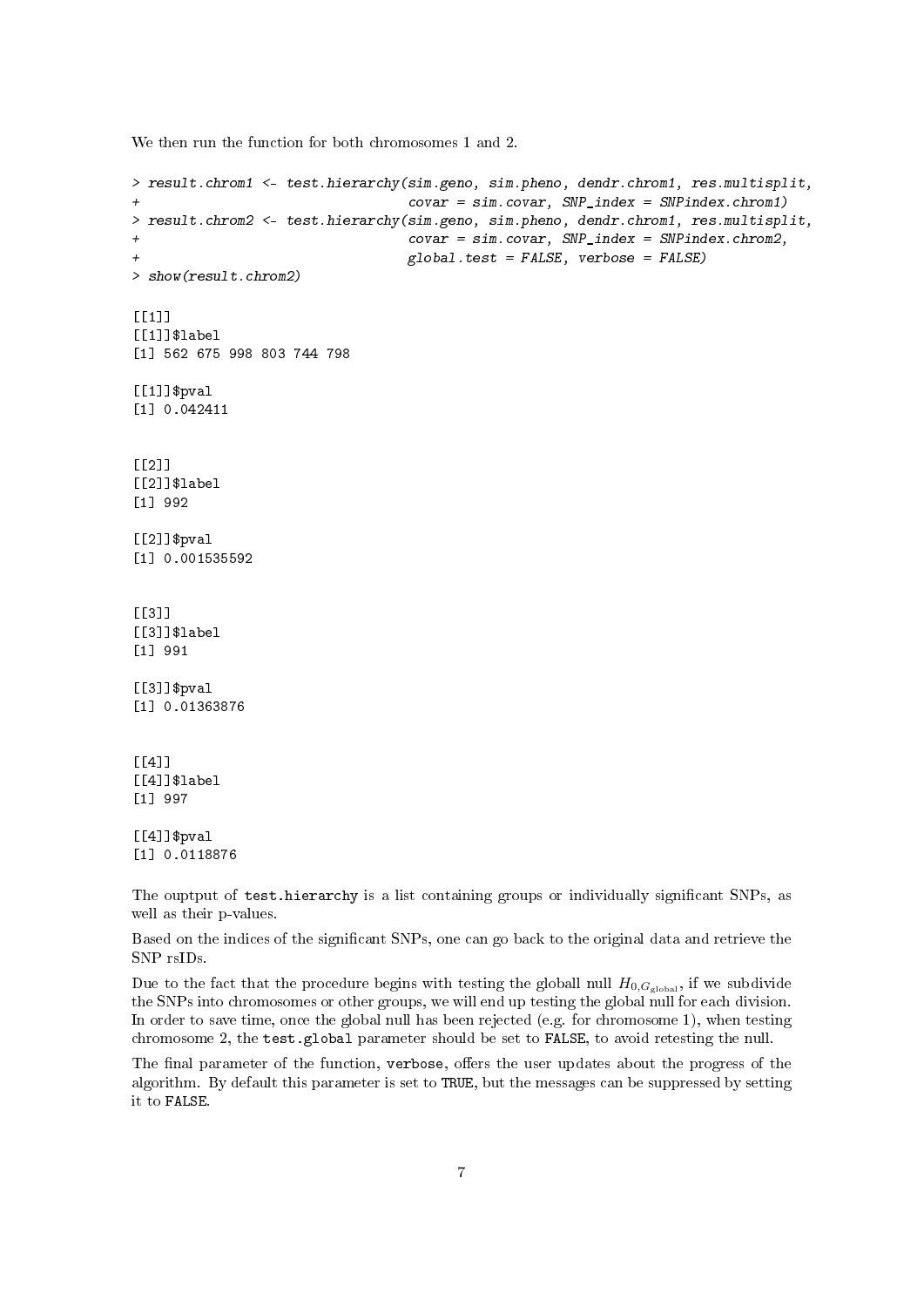#### 3.4 Computation of explained variance

One has the option of calculating the variance explained by any group of SNPs, using the compute.r2 function. The inputs are:

- x: the genotype matrix
- y: the phenotype vector
- res.multisplit: the output of the LASSO regression
- covar: the matrix of covariates
- SNP index: the indices of SNPs whose  $r^2$  will be computed

The  $r^2$  of a group is computed in the following way:

- 1. Intersect the group indices with those of the selected coefficients in split  $b$
- 2. Compute the  $r^2$  of the model with SNPs from point 1.
- 3. Repeat steps 1-2 B times. The final  $r^2$  is the mean of the B  $r^2$  values.

For our toy data, given that we know a-priori that the last 10 SNPs are the ones that increase the risk of disease, we chose to compute the variance explained jointly by them. This is done using the following command:

```
> SNP index <- seq(991,1000)
> res.r2 <- compute.r2(sim.geno, sim.pheno, res.multisplit, covar = sim.covar, SNP_index = SNP_ind
> show(res.r2)
```
[1] 0.2464971

# 4 Session Info

```
> sessionInfo()
```
R version 4.2.0 RC (2022-04-21 r82226) Platform: x86\_64-pc-linux-gnu (64-bit) Running under: Ubuntu 20.04.4 LTS

```
Matrix products: default
BLAS: /home/biocbuild/bbs-3.16-bioc/R/lib/libRblas.so
LAPACK: /home/biocbuild/bbs-3.16-bioc/R/lib/libRlapack.so
```

```
locale:
```

```
[1] LC_CTYPE=en_US.UTF-8 LC_NUMERIC=C
[3] LC TIME=en GB LC COLLATE=C
[5] LC_MONETARY=en_US.UTF-8 LC_MESSAGES=en_US.UTF-8
[7] LC PAPER=en US.UTF-8 LC NAME=C
[9] LC ADDRESS=C LC TELEPHONE=C
[11] LC_MEASUREMENT=en_US.UTF-8 LC_IDENTIFICATION=C
```
attached base packages: